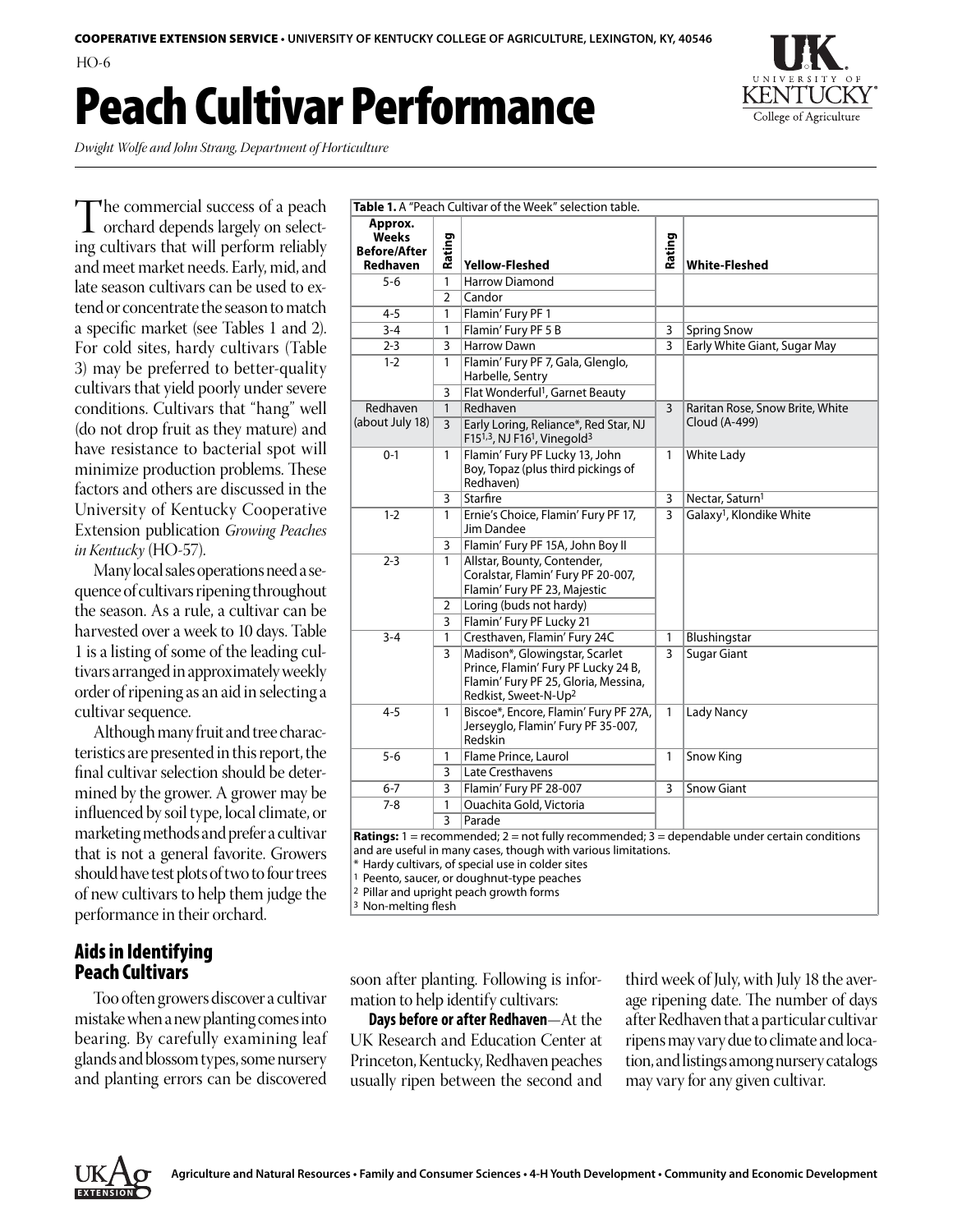**Leaf Color**—Leaf color indicates whether a tree is a yellow-fleshed or a whitefleshed cultivar. The yellow-fleshed cultivars have yellowish green leaves with a yellowish tinge to the leaf midrib on the lower surface. White-fleshed peaches have whitish green leaves with whitish leaf midribs. These differences in leaf color can be seen from several yards away.

**Leaf Gland Types**—The small peach leaf glands are on the base of the leaf blades and just below the leaf blade on the top part of the leaf stem. However, a few cultivars are without glands (eglandular), and their leaf margins are more deeply indented (serrated). The leaf glands are round (globose) on some cultivars, such as Reliance, Harken, and Loring, and they are kidney-shaped (reniform) on such cultivars as Redskin, Redhaven,

and Elberta. A magnifying glass is often needed to see these distinctions clearly (Figure 1).

**Blossom Types**—Some cultivars such as Redhaven, Biscoe, and Elberta have small, red (non-showy) blossoms. Others such as Loring, Redskin, and Rio Oso Gem have large pink (showy) blossoms. Though now seldom seen in Kentucky, some peach cultivars have white blossoms.

In this publication, the leaf gland type and blossom type are given for many cultivars to help the producer determine cultivar identity. When detected early, some cultivar mistakes can be corrected by top- budding the trees to the correct cultivar or by tree removal and replanting. Top-budding suggestions are available from your Cooperative Extension fruit specialist.

**Figure 1.** Peach leaf gland types.

no glands (eglandular) round glands (globose) **in the system of the system** of the state glands (reniform)



Many introductory cultivar descriptions and a few nursery catalogs provide blossom type and leaf gland type for each cultivar. The season of ripening, color of flesh, and whether the fruit is freestone or clingstone are also usually described.

Growers are welcome to observe the cultivars trial at the University of Kentucky Research and Education Center, Highway 91 in Princeton.

This publication presents the observations of UK extension and research horticulturists, producers, and other enthusiasts regarding the performance of many peach cultivars in Kentucky. It is intended to serve as a useful tool in choosing cultivars for the new orchard. Valuable information may also be obtained from other growers, nursery catalogs, and journals with description of new cultivar releases.

*USDA Yearbook of Agriculture: 1937.*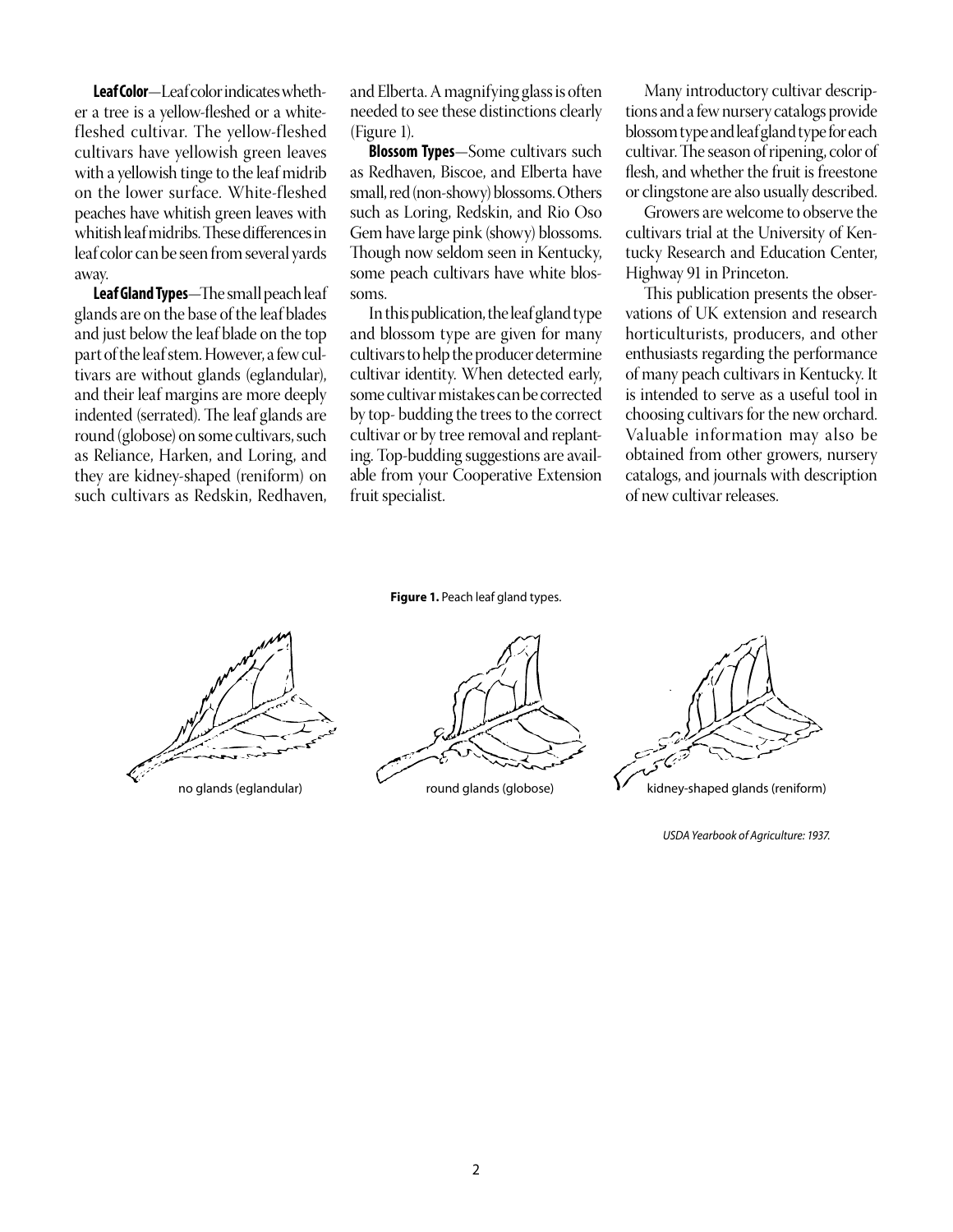| Table 2. Descriptive characteristics of "Cultivar of the Week." |                                                           |                                           |                                                        |                    |                                                              |  |  |  |  |  |
|-----------------------------------------------------------------|-----------------------------------------------------------|-------------------------------------------|--------------------------------------------------------|--------------------|--------------------------------------------------------------|--|--|--|--|--|
| Cultivars <sup>1</sup>                                          | Approx.<br><b>Days</b><br><b>Before/After</b><br>Redhaven | <b>Blossom Type</b>                       | <b>Gland Shape and</b><br>Number <sup>2</sup>          | Stone <sup>3</sup> | <b>Exterior Color</b>                                        |  |  |  |  |  |
|                                                                 |                                                           |                                           |                                                        |                    |                                                              |  |  |  |  |  |
| <b>PEACHES</b>                                                  |                                                           |                                           |                                                        |                    |                                                              |  |  |  |  |  |
| <b>Yellow Flesh</b>                                             |                                                           |                                           |                                                        |                    |                                                              |  |  |  |  |  |
| Flamin' Fury PF 1                                               | $-30$ to $-23$                                            | non-showy pink                            | K, 1 on each side at<br>leaf base                      | $1/2$ C            | 90% red over yellow                                          |  |  |  |  |  |
| Flamin' Fury PF 5B                                              | $-23$ to $-22$                                            | pink                                      | K, 2-4                                                 | C                  | 80% red over yellow                                          |  |  |  |  |  |
| <b>Flat Wonderful</b>                                           | $-14$                                                     | large, showy pink                         | K, 1-5                                                 | C                  | 30% scarlet red over orange-yellow                           |  |  |  |  |  |
| <b>Harrow Dawn</b>                                              | $-14$                                                     | pink                                      | K, more than 2                                         | S                  | 60% red over yellow to orange-yellow                         |  |  |  |  |  |
| Sentry                                                          | $-14$                                                     | non-showy                                 | R                                                      | $1/2$ C            | 60-70% red over green-yellow                                 |  |  |  |  |  |
| Glenglo                                                         | $-13$                                                     | midsize showy rich pink                   | N                                                      | $\frac{1}{2}C$     | 40-70% red over yellow-orange                                |  |  |  |  |  |
| Flamin' Fury PF 7                                               | $-14$ to $-12$                                            | midsize, partially showy<br>pink          | K, 0-2 (avg 1)                                         | F                  | 80% red over yellow                                          |  |  |  |  |  |
| Harbelle                                                        | $-12$                                                     | small salmon                              | R, 2                                                   | F                  | 60% bright red over cream-yellow                             |  |  |  |  |  |
| <b>Harrow Diamond</b>                                           | $-11$                                                     | showy pink                                | R, 2                                                   | F                  | 60-70% bright red blush over yellow                          |  |  |  |  |  |
| Candor                                                          | $-10$                                                     | small red                                 | Κ                                                      | $1/2$ F            | 75% red over rich yellow                                     |  |  |  |  |  |
| <b>Garnet Beauty</b>                                            | $-10$                                                     | small                                     | К                                                      | $1/2$ F            | yellow overlaid, red to deep red, attractive                 |  |  |  |  |  |
| Gala                                                            | -8                                                        | small non-showy                           | К                                                      | $1/2$ F            | 70% bright red over yellow-orange                            |  |  |  |  |  |
| <b>Early Loring</b>                                             | $-5$ to $+1$                                              |                                           | R                                                      | F                  | more red than Loring                                         |  |  |  |  |  |
| Vinegold                                                        | $-4$                                                      |                                           | K                                                      | C                  | 40% red over orange-yellow                                   |  |  |  |  |  |
| <b>NJF15</b>                                                    | $-3$ to $0$                                               | med to large showy pink                   | K, 4 to 8 (avg 5.5)                                    | C                  | mottled red over bright yellow-orange, a Peento              |  |  |  |  |  |
| Reliance                                                        | $-3$ to $+5$                                              | small red                                 | $R, 2-4$                                               | F                  | dull red over yellow                                         |  |  |  |  |  |
| Redhaven                                                        | $\mathbf 0$                                               | midsize red non-showy                     | $K, 1-6$                                               | F                  | red to deep red over yellow                                  |  |  |  |  |  |
| Redstar                                                         | $+1$                                                      | non-showy red-purple                      | R, 2-3 (avg 2)                                         | $1/2$ F<br>F       | 80% scarlet red over yellow-orange                           |  |  |  |  |  |
| Starfire                                                        | $+1$                                                      | non-showy red-purple                      | R, 2-5 (avg 4)                                         |                    | 80% red with a mottled red stripe over yellow-<br>orange     |  |  |  |  |  |
| Flamin' Fury PF 15A                                             | $+1$ to $+8$                                              | midsize partially showy<br>reddish-pink   | K, 1 to 5 (avg 2 at<br>leaf base or top of<br>petiole) | F                  | 80% red over yellow                                          |  |  |  |  |  |
| Topaz                                                           | $+1$                                                      |                                           | R                                                      | F                  | bright yellow skin beneath dark red blush                    |  |  |  |  |  |
| <b>NJF16</b>                                                    | $+3$                                                      | large salmon pink                         | K, 0-5 (avg 3.6)                                       | C                  | 100% golden yellow                                           |  |  |  |  |  |
| Flamin' Fury PF Lucky<br>13                                     | $+3$ to $+6$                                              | light pink                                | F<br>$R$ (avg 2)                                       |                    | 60-80% scarlet red over yellow to light yellow               |  |  |  |  |  |
| John Boy                                                        | $+3$ to $+9$                                              | midsize strong pink                       | $R$ (avg 3)                                            | $1/2$ F            | 70-80% deep reddish orange over yellow                       |  |  |  |  |  |
| John Boy II                                                     | $+5$ to $+13$                                             | mid-size showy rich pink                  | mostly R, some K                                       | F                  | 70-80% highly blushed deep orange-red over<br>yellow-orange  |  |  |  |  |  |
| Jim Dandee                                                      | $+7$                                                      | midsize red non-showy                     | somewhat oval with<br>depressed centers                | F                  | bright red over yellow                                       |  |  |  |  |  |
| Ernie's Choice                                                  | $+10$ to $+11$                                            | large showy pink                          | R                                                      | F                  | 65% mottled red blush over bright yellow                     |  |  |  |  |  |
| Coralstar                                                       | $+10$ to $+19$                                            | med showy                                 | K, 2-3                                                 | F                  | 80% red in a mottled striping pattern over orange-<br>yellow |  |  |  |  |  |
| Bounty                                                          | $+12$ to $+20$                                            |                                           | Κ                                                      | F                  | 40-70% red blush over greenish yellow                        |  |  |  |  |  |
| Flamin' Fury PF 17                                              | $+12$ to $+13$                                            | med pink                                  | K, 1-4 (avg 3) at<br>leaf base & top of<br>petiole)    | F                  | 80% crimson red over yellow                                  |  |  |  |  |  |
| Flamin' Fury PF Lucky<br>21                                     | $+11$ to $+12$                                            | midsize non-showy<br>pinkish red          | R cupped, 1-4                                          | F                  | 100% dark red                                                |  |  |  |  |  |
| Loring                                                          | $+13$ to $+15$                                            | large pink                                | R                                                      | F                  | bright red over yellow                                       |  |  |  |  |  |
| Allstar                                                         | $+15$ to $+17$                                            | med showy                                 | R, 3-5 (avg 3)                                         | F                  | 90-100% red blush over yellow-orange                         |  |  |  |  |  |
| Flamin'Fury PF 20-007                                           | $+15$ to $+22$                                            |                                           | small, oval, 1-4                                       | F                  | 60-80% red over yellow                                       |  |  |  |  |  |
| Majestic                                                        | $+16$                                                     | large showy rose colored                  | Κ                                                      | F                  | 60% med red over greenish yellow                             |  |  |  |  |  |
| Contender                                                       | $+16$ to $+20$                                            | non-showy                                 | K, 1-4                                                 | F                  | 80% crimson red over scarlet-yellow                          |  |  |  |  |  |
| Glowingstar                                                     | $+16$ to $+27$                                            | med showy                                 | R, 3-5 (avg 5)                                         | F                  | 80-90% red blush over yellow-orange                          |  |  |  |  |  |
| Flamin' Fury PF 23                                              | $+18$ to $+23$                                            | med partially showy pink                  | $1-4$ (avg 3) at leaf<br>base & petiole top            | F                  | 80% red over yellow                                          |  |  |  |  |  |
| Sweet-N-Up                                                      | $+18$ to $+24$                                            | non-showy                                 | K, 2-4                                                 | F                  | 80% red blush over yellow                                    |  |  |  |  |  |
| Flamin' Fury Lucky<br><b>PF 24B</b>                             | $+20$ to $+24$                                            | midsize non-showy pink                    | elongated cup                                          | F                  | 80% dark red over light yellow                               |  |  |  |  |  |
| Flamin' Fury PF 24C                                             | $+20$ to $+24$                                            | med to large non-showy<br>pinkish red     | K, slightly elongated,<br>very shallow, 2-4            | F                  | 70% dark red over yellow                                     |  |  |  |  |  |
| <b>Scarlet Prince</b>                                           | $+21$                                                     |                                           |                                                        | F                  | 80% scarlet red over greenish yellow                         |  |  |  |  |  |
| Madison                                                         | $+21$ to $+25$                                            | small red                                 | K                                                      | F                  | 50% crimson red blush on bright yellow                       |  |  |  |  |  |
| Redkist                                                         | $+21$                                                     | large showy light to bright $ K $<br>pink |                                                        | F                  | 50-60% crimson red over yellow-green                         |  |  |  |  |  |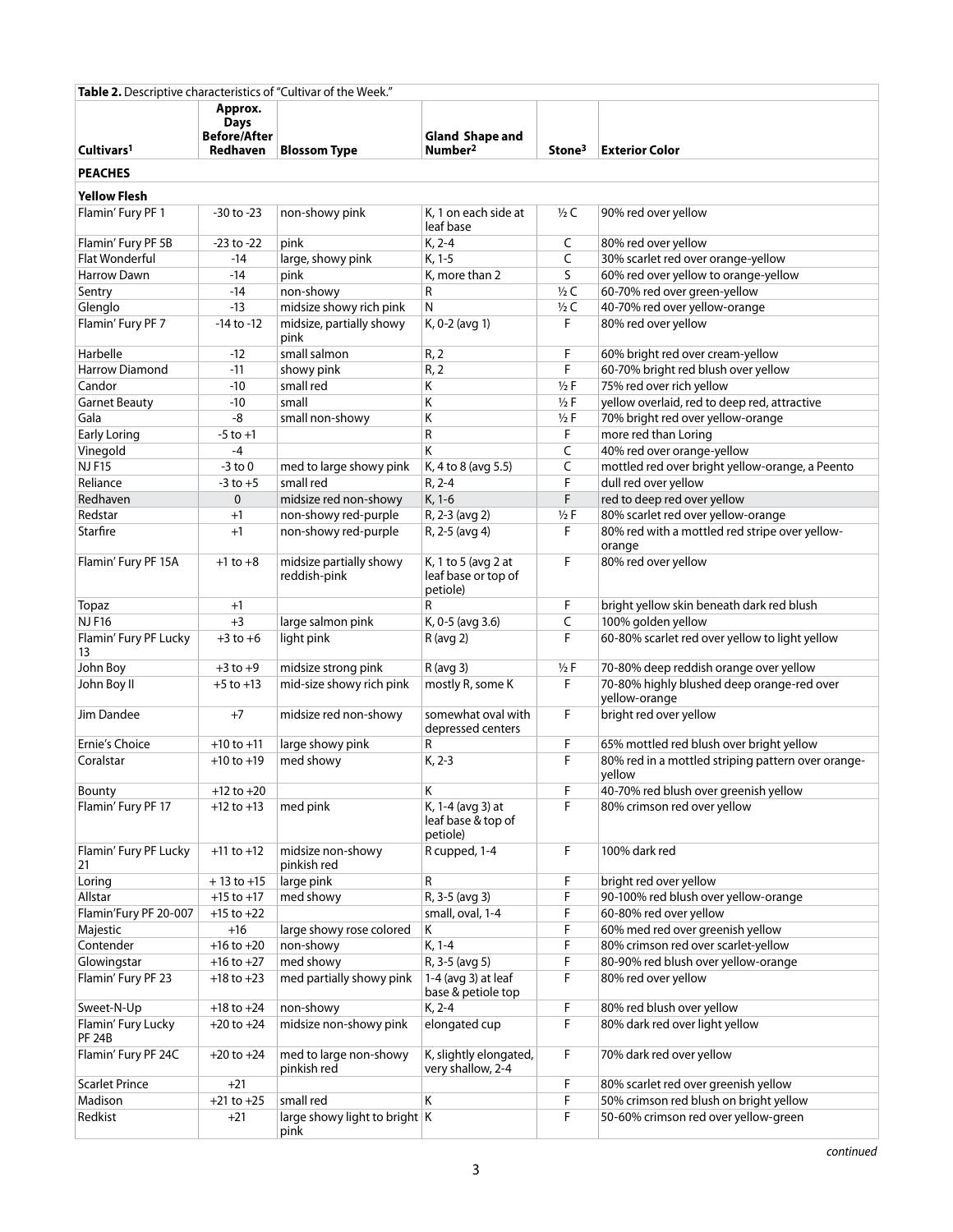| Table 2. Descriptive characteristics of "Cultivar of the Week."<br>continued                                     |                                               |                                     |                                                                       |                    |                                                                   |  |  |  |
|------------------------------------------------------------------------------------------------------------------|-----------------------------------------------|-------------------------------------|-----------------------------------------------------------------------|--------------------|-------------------------------------------------------------------|--|--|--|
|                                                                                                                  | Approx.<br><b>Days</b><br><b>Before/After</b> |                                     | <b>Gland Shape and</b>                                                |                    |                                                                   |  |  |  |
| Cultivars <sup>1</sup>                                                                                           | Redhaven                                      | <b>Blossom Type</b>                 | Number <sup>2</sup>                                                   | Stone <sup>3</sup> | <b>Exterior Color</b>                                             |  |  |  |
| Flamin' Fury PF 27A                                                                                              | $+25$ to $+31$                                | midsize, dark pink                  | K, 1-2 on sides of leaf<br>& top of petiole                           | F                  | 60%-80% blushed red over light yellow                             |  |  |  |
| Gloria                                                                                                           | $+27$                                         | light pink                          | K, 3-5 (avg 3.8)                                                      | F                  | 60-90% scarlet red over orange-yellow                             |  |  |  |
| Flamin' Fury PF 25                                                                                               | $+27$ to $+28$                                | midsize pink                        | R, 0-1 on sides of leaf<br>F<br>& very small, partial<br>when present |                    | 30-70% light red over yellowish green                             |  |  |  |
| Cresthaven                                                                                                       | $+27$ to $+34$                                | small red                           | Κ                                                                     | F                  | bright red over yellow                                            |  |  |  |
| Messina                                                                                                          | $+28$ to $+30$                                | non-showy flowers                   | K, 2-6 (avg 3.3)                                                      | F                  | 80-90% scarlet red over yellow-orange                             |  |  |  |
| <b>Biscoe</b>                                                                                                    | $+30$                                         | small red                           | K, 2-4                                                                | F                  | 50% red on bright yellow                                          |  |  |  |
| Jerseyglo                                                                                                        | $+32$                                         | large showy pink                    | R                                                                     | F                  | 75% full red over yellow                                          |  |  |  |
| Encore                                                                                                           | $+33$ to $+36$                                | small to midsize non-<br>showy pink | $K$ (avg 3)                                                           | F                  | highly blushed red, 75-85% over green-yellow                      |  |  |  |
| Redskin                                                                                                          | $+28$ to $+34$                                | large pink                          | K                                                                     | F                  | deep red                                                          |  |  |  |
| Flamin' Fury PF35-007                                                                                            | $+29$ to $+40$                                | midsize non-showy light<br>pink     | F<br>oval, very small, 0-1                                            |                    | 80% darker red over light yellow                                  |  |  |  |
| Rio Oso Gem                                                                                                      | $+35$                                         | large pink                          | K                                                                     | F                  | brilliant red                                                     |  |  |  |
| <b>Flame Prince</b>                                                                                              | $+38$                                         | large showy pink                    | Κ                                                                     | F                  | 50-70% bright red over golden yellow                              |  |  |  |
| Laurol                                                                                                           | $+33$ to $+41$                                | large showy pink                    | K, 2-4                                                                | F                  | highly blushed red 75-85% of surface over greenish<br>yellow      |  |  |  |
| Flamin'Fury PF 28-007                                                                                            | $+33$ to $+44$                                | non-showy pink                      | R, 1-3                                                                | F                  | 50-80% dark over greenish yellow                                  |  |  |  |
| <b>Ouachita Gold</b>                                                                                             | $+38$ to $+50$                                | large showy pink                    | Κ                                                                     | F                  | orange-red over yellow                                            |  |  |  |
| Parade                                                                                                           | $+44$ to $+51$                                | small salmon pink                   | Κ                                                                     | F                  | 20-50% red over yellow-green                                      |  |  |  |
| Victoria                                                                                                         | $+46$ to $+47$                                | large showy red                     | K, 3-6 (avg 4)                                                        | F                  | mottled grayed purple over a red blush over yellow-<br>orange     |  |  |  |
| <b>White Flesh</b>                                                                                               |                                               |                                     |                                                                       |                    |                                                                   |  |  |  |
| <b>Spring Snow</b>                                                                                               | -30 to -21                                    | large showy pink                    | K, 2-4                                                                | C, S               | nearly 100% light to pinkish red over white to<br>yellowish white |  |  |  |
| Sugar May                                                                                                        | $-24$ to $-16$                                | large showy pink                    | K, 2-4                                                                | C                  | highly colored (100% red) over yellow                             |  |  |  |
| <b>Early White Giant</b>                                                                                         | $-19$                                         | midsize pink                        | Κ                                                                     | $1/2$ F            | red skin over greenish yellow                                     |  |  |  |
| Nectar                                                                                                           | -6                                            | midsize non-showy light<br>pink     | K                                                                     | F                  | blushed pink to red                                               |  |  |  |
| Snowbrite                                                                                                        | $-5$                                          | large showy pink                    | K, 2-4                                                                | F                  | highly colored (100% red)                                         |  |  |  |
| <b>Raritan Rose</b>                                                                                              | $\mathbf{0}$                                  | small                               | Κ                                                                     | F                  | attractive red over greenish yellow                               |  |  |  |
| Saturn                                                                                                           | $+1$ to $+3$                                  | large double pink                   | R                                                                     | F                  | red over greenish yellow                                          |  |  |  |
| Galaxy                                                                                                           | $+4$ to $+10$                                 | showy                               | $R, 2-3$                                                              | C                  | 30-60% pinkish red over greenish cream                            |  |  |  |
| <b>White Lady</b>                                                                                                | $+4$ to $+10$                                 | large showy pink                    | K, 2-6 (avg 4)                                                        | F                  | red over light yellow to yellowish white                          |  |  |  |
| <b>White Cloud</b>                                                                                               | $+10$                                         |                                     |                                                                       | C                  | red blush over 93% of skin                                        |  |  |  |
| Klondike White                                                                                                   | $+10$ to $+12$                                | large showy pink                    | R, 1-3                                                                | F                  | crayfish red to garnet red over yellowish white                   |  |  |  |
| <b>Blushing Star</b>                                                                                             | $+16$ to $+25$                                | med showy                           | K, 3-4                                                                | F                  | 90% deep pinkish red over yellow-orange                           |  |  |  |
| Sugar Giant                                                                                                      | $+20$ to $+22$                                | large showy pink                    | K, 0-4 (avg 2)                                                        | F                  | light red to pale red blush over white to pinkish<br>white        |  |  |  |
| <b>Lady Nancy</b>                                                                                                | $+30$                                         | large showy deep pink               | $K$ (avg 3)                                                           | F                  | 65-75% strong red; 25-35% greenish white                          |  |  |  |
| Snow King                                                                                                        | $+35$                                         | showy pink                          | K, 1-4 (avg 2)                                                        | F                  | red to deep red over white to pinkish white                       |  |  |  |
| <b>Snow Giant</b>                                                                                                | $+43$                                         | large showy pink                    | R, 0-3 (avg 2)                                                        | F                  | red to cockscomb red over white to yellowish white                |  |  |  |
| <b>NECTARINES</b>                                                                                                |                                               |                                     |                                                                       |                    |                                                                   |  |  |  |
| <b>Yellow Flesh</b>                                                                                              |                                               |                                     |                                                                       |                    |                                                                   |  |  |  |
| Harflame                                                                                                         | 0                                             | large mid-pink                      | Κ                                                                     | $1/2$ F            | 80-90% bright scarlet red over yellow                             |  |  |  |
| Flamin' Fury PF 11                                                                                               | $-5$ to $+4$                                  | large showy                         | cup, approx. 2                                                        | $1/2$ F            | 90% red over yellow                                               |  |  |  |
| <b>Summer Beaut</b>                                                                                              | $+3$ to $+5$                                  | large flowers                       | R, 1-4                                                                | $1/2$ F            | red to darker red over yellow                                     |  |  |  |
| Sunglo                                                                                                           | $+4$ to $+12$                                 | non-showy                           | Κ                                                                     | F                  | 80-90% orange to scarlet red over yellow-orange                   |  |  |  |
| Redgold                                                                                                          | $+24$                                         | large flowers                       | Κ                                                                     | F                  | 80-90% bright scarlet red over yellow                             |  |  |  |
| Fantasia                                                                                                         | $+7$ to $+31$                                 | large flowers                       | R                                                                     | F                  | nearly full red with a smooth, glossy finish                      |  |  |  |
| Lexington                                                                                                        | $+19$                                         | showy                               | Κ                                                                     | F                  | med red over deep yellow                                          |  |  |  |
| <b>Stark Ovation (Pollok</b><br>CV.                                                                              | $+33$ to $+38$                                | large showy pink to pale<br>pink    | $K$ (avg 3)                                                           | F                  | 60-90% bright red over a blend of red & very deep,<br>dark purple |  |  |  |
| <b>White Flesh</b>                                                                                               |                                               |                                     |                                                                       |                    |                                                                   |  |  |  |
| <b>NJ N100</b>                                                                                                   | $-12$                                         |                                     |                                                                       | $\frac{1}{2}C$     | 80-100% bright pinkish red over cream-red                         |  |  |  |
| <sup>1</sup> In approximate order of ripening.                                                                   |                                               |                                     |                                                                       |                    |                                                                   |  |  |  |
| $2 R$ = round, K = kidney, N = none.<br>$\frac{3}{2}$ $\frac{1}{2}$ = semi, C = cling, F = free, S = split pits. |                                               |                                     |                                                                       |                    |                                                                   |  |  |  |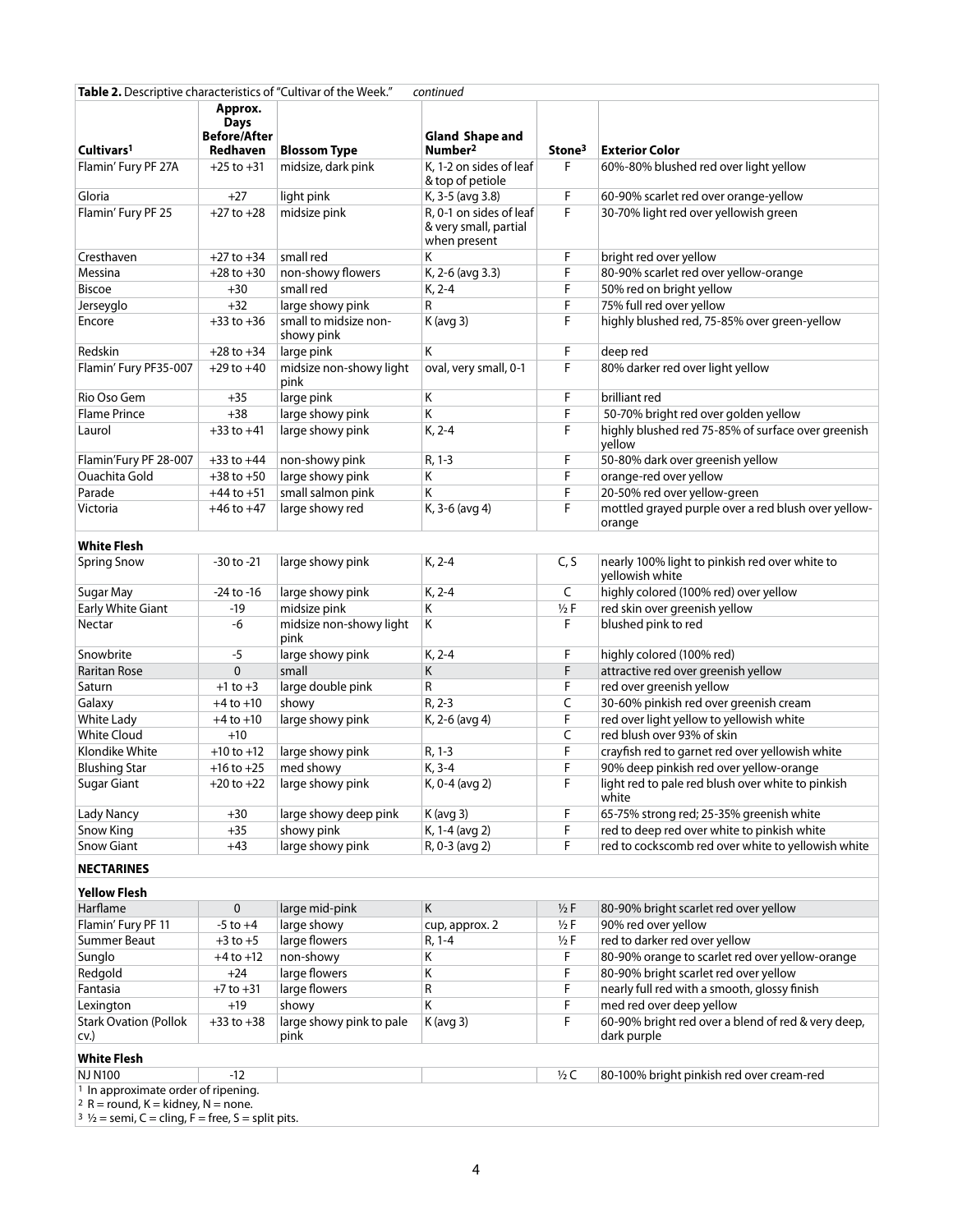| Table 3. "Cultivar of the Week:" Fruit, Yield, Hardiness, and Bacterial Spot characteristics. |                       |                            |                    |                        |                                           |                   |                                                                                                      |
|-----------------------------------------------------------------------------------------------|-----------------------|----------------------------|--------------------|------------------------|-------------------------------------------|-------------------|------------------------------------------------------------------------------------------------------|
| Cultivars <sup>1</sup>                                                                        | Firmness <sup>2</sup> | Fruit<br>Size <sup>3</sup> | Yield <sup>4</sup> | Hardiness <sup>4</sup> | Bacterial Spot<br>Resistance <sup>4</sup> | Hang <sup>4</sup> | <b>Comments</b>                                                                                      |
|                                                                                               |                       |                            |                    |                        |                                           |                   |                                                                                                      |
| <b>PEACHES</b>                                                                                |                       |                            |                    |                        |                                           |                   |                                                                                                      |
| <b>Yellow Flesh</b>                                                                           |                       |                            |                    |                        |                                           |                   |                                                                                                      |
| Flamin' Fury PF 1                                                                             | F                     | M                          | G                  | G                      | G                                         |                   | good resistance to brown rot, thinning required, good flavor and eating<br>quality                   |
| Flamin' Fury PF 5B                                                                            | F                     | <b>MS</b>                  | G                  |                        | G                                         |                   | fair to good flavor, trees are vigorous                                                              |
| <b>Flat Wonderful</b>                                                                         | F                     | M (flat)                   | $G+$               | G                      | G                                         |                   | spicy flavor, strong aroma, excellent eating quality                                                 |
| <b>Harrow Dawn</b>                                                                            | F                     | M to L                     | F                  | $F +$                  | F                                         |                   | fruit flesh is not stringy, has a melting texture and intermediate acidity                           |
| Sentry                                                                                        | F                     | L                          | F                  | P                      | G                                         |                   | good flavor, trees are vigorous, spreading                                                           |
| Glenglo                                                                                       | F                     | M to L                     | F                  | P                      | F                                         |                   | excellent sweet/sour balance, 10% Brix, distinct aroma                                               |
| Flamin' Fury PF 7                                                                             | F                     | M                          | G                  | G                      | G                                         |                   | good flavor, sweet acid balanced, pleasant aroma, resistant to brown rot                             |
| Harbelle                                                                                      | MF                    | L                          | F                  | G                      | G                                         | G                 | short pubescence, high quality, firmer than Sunhaven,<br>compact tree                                |
| <b>Harrow Diamond</b>                                                                         | M to F                | M                          | G                  | G                      | G                                         |                   | melting, med firm texture; moderately sweet and juicy, good early flavor                             |
| Candor                                                                                        | VF                    | M                          | G                  | F                      | F                                         | G                 | good flavor, quality, non-browning, early thinning needed                                            |
| <b>Garnet Beauty</b>                                                                          | F                     | M to L                     | F                  | G                      | P                                         | $G+$              | red streaks in flesh, melting, fruit can color in shade, resembles Redhaven,<br>excellent flavor     |
| Gala                                                                                          | F                     | M to ML                    | $F+$               |                        | F                                         |                   | good flavor, melting texture                                                                         |
| <b>Early Loring</b>                                                                           | F                     | L                          | G                  | G                      | G                                         |                   | a sport of Loring, trees are vigorous                                                                |
| Vinegold                                                                                      | F                     | $\mathsf{L}$               | G                  |                        | G                                         |                   | non-melting texture, very good sweet, spicy flavor                                                   |
| <b>NJF15</b>                                                                                  | <b>VF</b>             | L (for a flat              |                    |                        |                                           |                   | sweet, spicy flavor, non-melting flesh texture                                                       |
| Reliance                                                                                      | MF                    | peach)<br>м                | G                  | $G++$                  | F                                         | $F - P$           | from New Hampshire, prominent suture, blooms late, needs heavy early                                 |
|                                                                                               |                       |                            |                    |                        |                                           |                   | thinning                                                                                             |
| Redhaven                                                                                      | VF                    | M                          | G                  | $F+$                   | G                                         | G                 | considered the standard early-season peach, needs thinning, volume<br>producer, long picking season  |
| Redstar                                                                                       | F                     | L                          | G                  | G                      | G                                         | G                 | melting when full-ripe, sweet aroma, high sweetness, med acidity                                     |
| Starfire                                                                                      | F                     | L                          | G                  | $G+$                   | G                                         | G                 | mildly acidic, semi-firm texture, semi-sweet                                                         |
| Flamin' Fury PF 15A                                                                           | F                     | $\mathbf{I}$               | G                  |                        | G                                         |                   | good flavor & eating quality, pleasant aroma                                                         |
| Topaz                                                                                         | F                     | L to XL                    | G                  | G                      | G                                         |                   | juicy, good flavor & quality, ripens uniformly for once over harvest                                 |
| <b>NJF16</b>                                                                                  | VF                    | L(flat)                    | G                  | G                      |                                           |                   | firm, non-melting texture; spicy, sweet (10.9% Brix) flavor                                          |
| Flamin' Fury PF Lucky 13                                                                      | VF                    | L                          | G                  | G                      | G                                         |                   | good eating quality, pleasant aroma, good flavor                                                     |
| John Boy                                                                                      | F                     | L                          | F                  | F                      | G                                         |                   | melting texture, mild flavor, delicate aroma, good quality                                           |
| John Boy II                                                                                   | F                     | ML                         | F                  | P                      | G                                         |                   | delicate, sweet (13% Brix), mild aroma                                                               |
| Jim Dandee                                                                                    | F                     |                            | G                  | $F+$                   | F                                         |                   | firm semi-melting texture, good aroma                                                                |
| Ernie's Choice                                                                                | F                     | M to L                     | G                  | G                      | G                                         |                   | excellent flavor, firm melting texture                                                               |
| Coralstar                                                                                     | F                     | L                          | F                  | $G+$                   | G                                         |                   | very flavorful, very sweet, med acidity<br>excellent flavor                                          |
| Bounty<br>Flamin' Fury PF 17                                                                  | F<br>F                | L<br>L                     | G<br>G             | G                      | F<br>G                                    |                   | good flavor, excellent eating quality, pleasant aroma, trees require heavy                           |
|                                                                                               |                       |                            |                    |                        |                                           |                   | thinning                                                                                             |
| Flamin' Fury PF Lucky 21                                                                      | VF                    | M                          | G                  | G                      | G                                         | G                 | very good flavor, pleasant aroma, firm, "crunchy" texture                                            |
| Loring                                                                                        | F                     | L                          | G+                 | P                      | G                                         | G                 | needs superior site, fine quality fresh or splendid for shipping, blooms<br>early, a beautiful peach |
| Allstar                                                                                       | F                     | L                          | G                  | G+                     | G+                                        | G                 | great eating quality, med sweetness, med acidity                                                     |
| Flamin' Fury PF20-007                                                                         | F                     | L                          | G                  |                        | G                                         |                   | excellent flavor-sweetness to acidity balanced                                                       |
| Majestic                                                                                      | F                     | L                          | G                  | G                      | F                                         |                   | excellent eating quality                                                                             |
| Contender                                                                                     | MF                    | M                          | G                  | $G++$                  | $G+$                                      |                   | melting, sweet yellow flesh; excellent flavor                                                        |
| Glowingstar                                                                                   | F                     | L                          | $G+$               | G+                     | $G+$                                      |                   | best eating quality, very good flavor, med acidity and sweetness                                     |
| Flamin' Fury PF 23                                                                            | F                     | L                          | G                  |                        | $G+$                                      |                   | good flavor, excellent eating quality, aroma                                                         |
| Sweet-N-Up                                                                                    | F                     | L                          | G                  | G                      | G+                                        | G                 | columnar type tree, melting-flesh, dessert type; yellow, flavorful, and firm<br>until full-ripe      |
| Flamin' Fury Lucky PF 24B                                                                     | VF                    | L                          | G                  |                        | G+                                        | G                 | very good flavor, pleasant aroma, excellent eating quality                                           |
| Flamin' Fury PF Lucky 24C                                                                     | VF                    | M                          | G                  | G+                     | G+                                        | G                 | very good flavor, good, mild aroma; excellent eating quality                                         |
| <b>Scarlet Prince</b>                                                                         | F to VF               | M to L                     | G                  |                        | G                                         |                   | good flavor                                                                                          |
| Madison                                                                                       | VF                    | ML                         | G                  | $G+$                   | $G+$                                      | $F - P$           | good for Kentucky, drops when ripe & has tender skin                                                 |
| Redkist                                                                                       | F                     | м                          | G                  | G                      | G                                         |                   | smooth melting, mild sub-acid flavor, pleasant aroma, suggested for<br>home orchards                 |
| Flamin' Fury PF27A                                                                            | F                     | L                          | $G+$               |                        | G+                                        |                   | sweet, good balance of sugar to acidity, must thin annually to get desired<br>fruit size             |
| Gloria                                                                                        | VF                    | Г                          | G                  | G                      | G                                         |                   | sweet, low acid flavor (14.1% Brix), very good eating quality                                        |